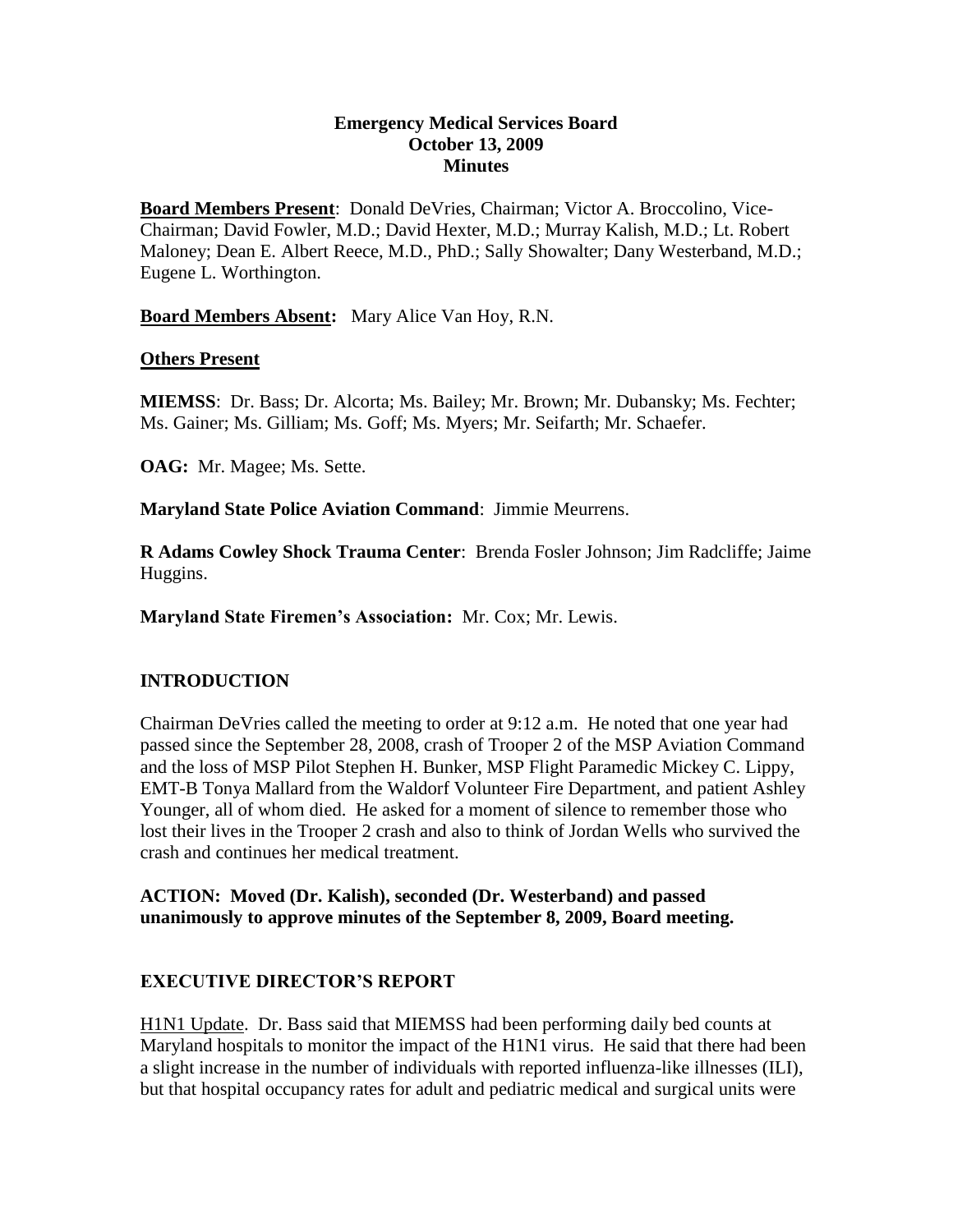generally running at about 90% occupancy which was typical. He said that adult ICU's were at about 81% occupancy, with pediatric ICU's (including Children's in the District) at about 90% occupancy. He said that the current number of ILI patients is well below the number projected by the President's Council on Science and Technology, which had predicted thousands of hospitalized patients due to H1N1. He said that while doctor's offices were reporting seeing many patients, relatively few were being hospitalized.

Dr. Bass said that based on H1N1 experiences in other countries, the virus appeared to be affecting more young people, children and pregnant women than older adults, possibly because older adults had acquired some immunity to the disease. He said that studies conducted in three countries (Canada, Australia and Mexico) had reported the median ages for severe flu symptoms to be 32, 34 and 44 respectively.

Dr. Hexter said that since September 21<sup>st</sup>, his hospital ED had had six of its top seven volume days, although most patients were not being admitted. He asked whether MIEMSS would be issuing a press release to instruct ILI patients not to go to the ED unless they were sick. Dr. Bass said that Johns Hopkins Hospital and the University of Maryland had held a press conference with information for the "worried well" not to go to the ED unless they are experiencing priority symptoms, e.g., confusion, dehydration, fast breathing, etc. He said that the Department of Health & Mental Hygiene and the Centers for Disease Control (CDC) are putting out similar messages.

Dr. Westerband asked whether the fear of the flu was affecting EMS personnel and how EMS personnel were being protected from the flu. Dr. Bass said that MIEMSS had worked with the CDC to develop guidelines for EMS providers. He said that dispatchers were being asked to identify ILI patients so that EMS providers could use appropriate protection when responding to those patients.

## **STATEWIDE EMS ADVISORY COUNCIL**

Dr. Kalish said that the Board members had received a copy of the minutes from the SEMSAC meeting held on September 3, 2009. He said that the SEMSAC Bylaws are being revised and will likely be voted on in November. He said that Major McAndrew had advised SEMSAC of the recent safety recommendations issued by the National Transportation Safety Board.

## **R ADAMS COWLEY SHOCK TRAUMA CENTER**

Ms. Fosler Johnson reported that admissions were slightly ahead of the same period last year and bed occupancy was at about the same level. She said that the number of OR cases was 15 ahead of September 2009. She said there had been five capacity alerts during the first quarter of FY10. She said that STC staff had made given two oral presentations and four poster presentations at the meeting of the American Association for the Surgery of Trauma in October. She summarized the STC's educational activities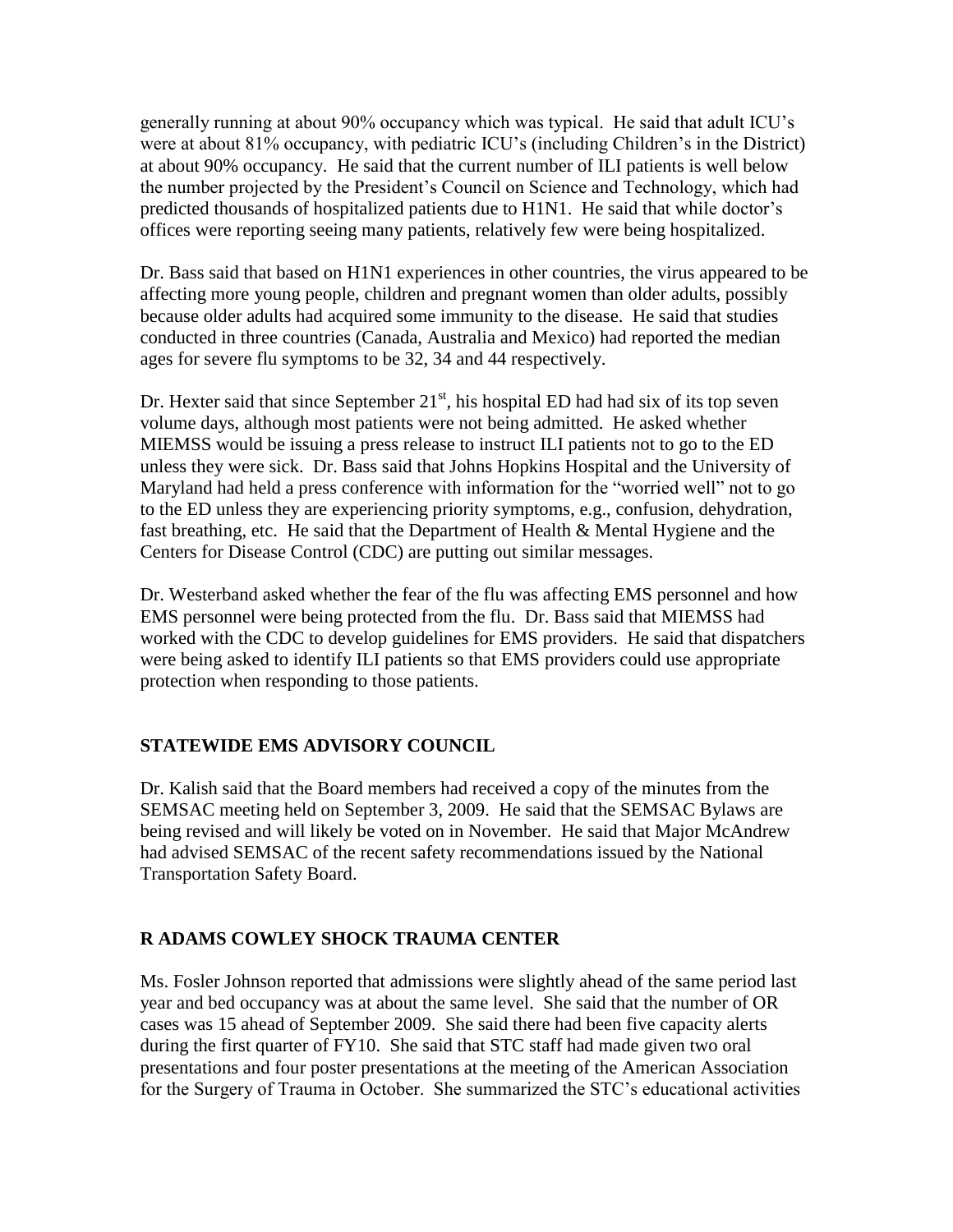during the first quarter and said that STC was holding a two-day conference on "Special Topics in Trauma Care" on October  $29<sup>th</sup>$  and  $30<sup>th</sup>$ .

# **LEGISLATIVE REPORT**

Ms. Gainer reported that Dr. Bass will provide an update on Medevac Utilization to the Joint Committee on Health Care Delivery and Financing on Wednesday, October 21, 2009.

# **OLD BUSINESS**

Update on Medevac Utilization: Dr. Bass provided a presentation to the Board on medevac utilization. He noted that the information in the presentation was based on data that MIEMSS had received to date.

Dr. Bass said that data regarding Medevac requests to SYSCOM represented one full year since the Crash of Trooper 2. He said that during the year since the crash, there had been 2,858 requests for helicopter scene response, and that 2,094 (73%) of those had resulted in helicopter dispatch. He said those requests that had not resulted in helicopter dispatch, 36% had been directed through medical consultation to transport the patient by ground ambulance, 30% of the requests had been cancelled by the field provider, 17% had been cancelled due to weather, and, in 17% of the cases, the field providers had decided to transport the patient by land.

Dr. Bass said that, in general, requests for helicopters were increasing and that, based on current utilization, it appears that there would be about 2,300 helicopter requests annually. He said that the MSP continued to provide the vast majority of the helicopter scene responses.

Dr. Bass reviewed the trends in outcome data for helicopter-transported patients, including patient discharge within 24 hours, the percent of seriously injured patients transported by helicopter, and trends in mortality. He also reviewed trends in patient volumes and transport destinations.

EMAIS Update – Dr. Bass updated the Board on the status of the various jurisdictions in submitting patient run forms and on the status of the EMAIS replacement project. He reminded the Board that MIEMSS had developed its own electronic patient care reporting system in early 2000 which had been used by a number of jurisdictions for many years. He said that the system was now outdated and needed to be replaced and that EMAIS replacement was a priority for the agency and the jurisdictions. He said MIEMSS had been working with the Maryland Department of Information Technology to develop a RFP for EMAIS replacement. Because of the issues with the viability of the EMS Operations Fund, however, MIEMSS had worked to secure federal funding through State Highway Administration for a new electronic patient care reporting system. He said that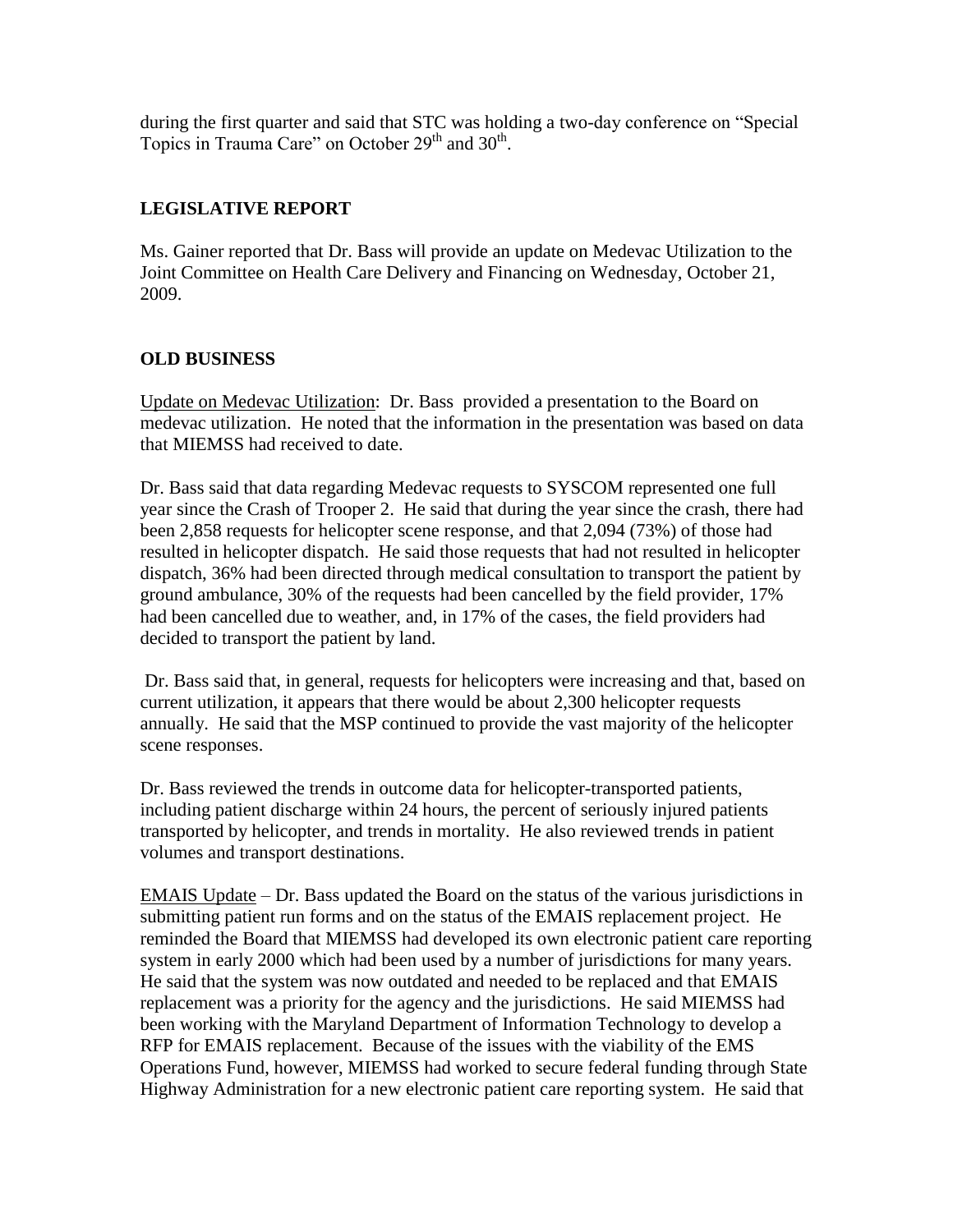\$300,000 had been secured from Highway Safety for that purpose, but it was possible that the cost for the new system might exceed that amount. Because MIEMSS' budget is very tight, it was prudent to ensure that additional funds might be available, should they be necessary.

Dr. Bass reminded the Board that, for the past several years, MIEMSS had used \$400,000 of its budgeted funds as matching grants to help jurisdictions purchase defibrillators and AEDs. He said that MIEMSS was considering moving forward with processing about half of these monies to purchase the equipment that needed to be purchased by year's end and waiting to process the remainder until it could be determined whether additional funds were needed for EMAIS replacement. He said that the SEMSAC Regional Affairs Committee, which coordinates the equipment requests, had agreed with this plan. He said that the decision whether to use the remaining monies for EMAIS replacement would be made after bids were received.

Dr. Bass said that the need to move ahead with EMAIS replacement was underscored by the fact that some companies with jurisdictions were working to procure their own electronic ambulance run forms for billing purposes and that some larger jurisdictions had been using other electronic patient care reporting systems. As a result, some jurisdictions were significantly behind in submitting ambulance data to MIEMSS. Dr. Bass reviewed a chart that summarized data submission from the various jurisdictions. He said that jurisdictions were required to submit data to MIEMSS, regardless of whether they used EMAIS, another electronic system, or paper MAIS. He said that MIEMSS had been developing a regulation to specify the state's data submission requirements which would include timely completion of a patient care ambulance run record. He noted that some providers were taking over a month to complete a patient care record. He said that this issue had been discussed at SEMSAC, and SEMSAC had agreed that records should be completed within 24 hours of a patient encounter.

Dr. Reece said that data should be submitted on a regular basis. Dr. Bass said that jurisdictions are currently required to submit data in order to be eligible to receive AMOSS Fund monies, but that could be modified to include eligibility for matching grants, radio equipment, etc. Dr. Bass said that MIEMSS would provide a further report to the Board on this issue at next month's meeting.

STEMI Regulations. Dr. Bass reported that MIEMSS continued efforts to develop a draft of the STEMI regulations. He said that he hoped to provide a draft of the regulations at next month's Board meeting.

## **NEW BUSINESS**

Perinatal Designation Regulations – Ms. Sette and Ms. Bailey said that the Perinatal Clinical Advisory Committee, comprised of perinatal stakeholders through the state, had completed a revision of the perinatal standards, for incorporation into the MIEMSS Perinatal Regulations. Ms. Sette said that MIEMSS designates Level III perinatal centers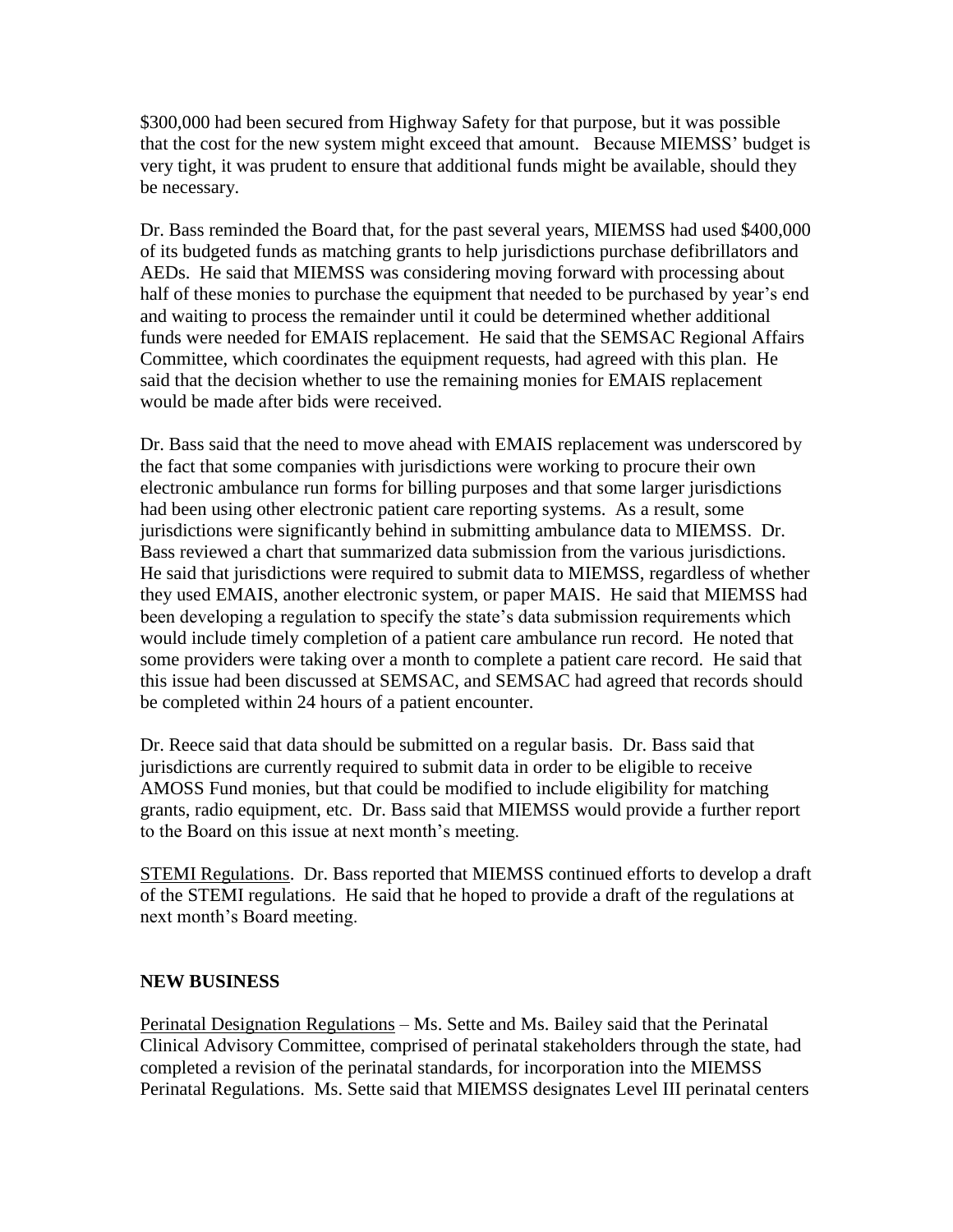and that only the standards for Level III hospitals are incorporated into MIEMSS regulations. Ms. Bailey said that the revised standards include a requirement perinatologist in-house urgently (i.e., within 30 minutes) which is new.

Dr. Bass said that typically when the Board approves revisions to designation standards, MIEMSS applies those standards during the next re-verification process. Dean Reece expressed concern that this would mean a lag of several years in actual hospital compliance with a changed regulation. Mr. DeVries said that a hospital should be notified of the changed regulation with the expectation that they would comply as soon as possible, although it would not be checked on until the next designation. Ms. Sette said that all perinatal centers participated in the process to update the regulations, so there are no surprises. She said that the new requirement was higher than the current national standard, but that the group had felt it was an appropriate requirement for Maryland.

Dr. Bass said that MIEMSS had had communications with one hospital that is concerned about the change – Peninsula Regional Medical Center (PRMC). He said that PRMC is concerned that it will not be able to be in compliance with this new requirement because of difficulty in recruiting a perinatologist. He said that the risk of this type of situation was that a hospital would have to go back to Level II and transfer patients for treatment, which would leave a large portion of the eastern shore uncovered. He said that MIEMSS had been discussing a telemedicine pilot test with PRH that would be conducted over the next year or two to address this concern. Mr. DeVries said that if a regulation was approved, hospitals would have to be in compliance with the regulation. He said that while it was fine to work with hospitals, compliance with regulations should not be set aside.

### **ACTION: Moved (Dr. Westerband), seconded (Ms. Showalter) and passed unanimously to adjourn to Closed Session.**

The purpose of the closed session was to carry out administrative functions under State Government Article 10-502 (b), to obtain legal advice from counsel under State Government Article 10-508 (a) (7) and to discuss certain site reviews and maintain certain records and information in confidence as required by Health Occupations Article 14-506 (b) under State Government Article 10-508 (a) (13).

**Board Members Present**: Donald DeVries, Chairman; Victor A. Broccolino, Vice-Chairman; David Fowler, M.D.; David Hexter, M.D.; Murray Kalish, M.D.; Lt. Robert Maloney; Dean E. Albert Reece, M.D., PhD.; Sally Showalter; Dany Westerband, M.D.; Eugene L. Worthington.

#### **Others Present**

**MIEMSS**: Dr. Bass; Dr. Alcorta; Mr. Dubansky; Ms. Gainer; Mr. Schaefer.